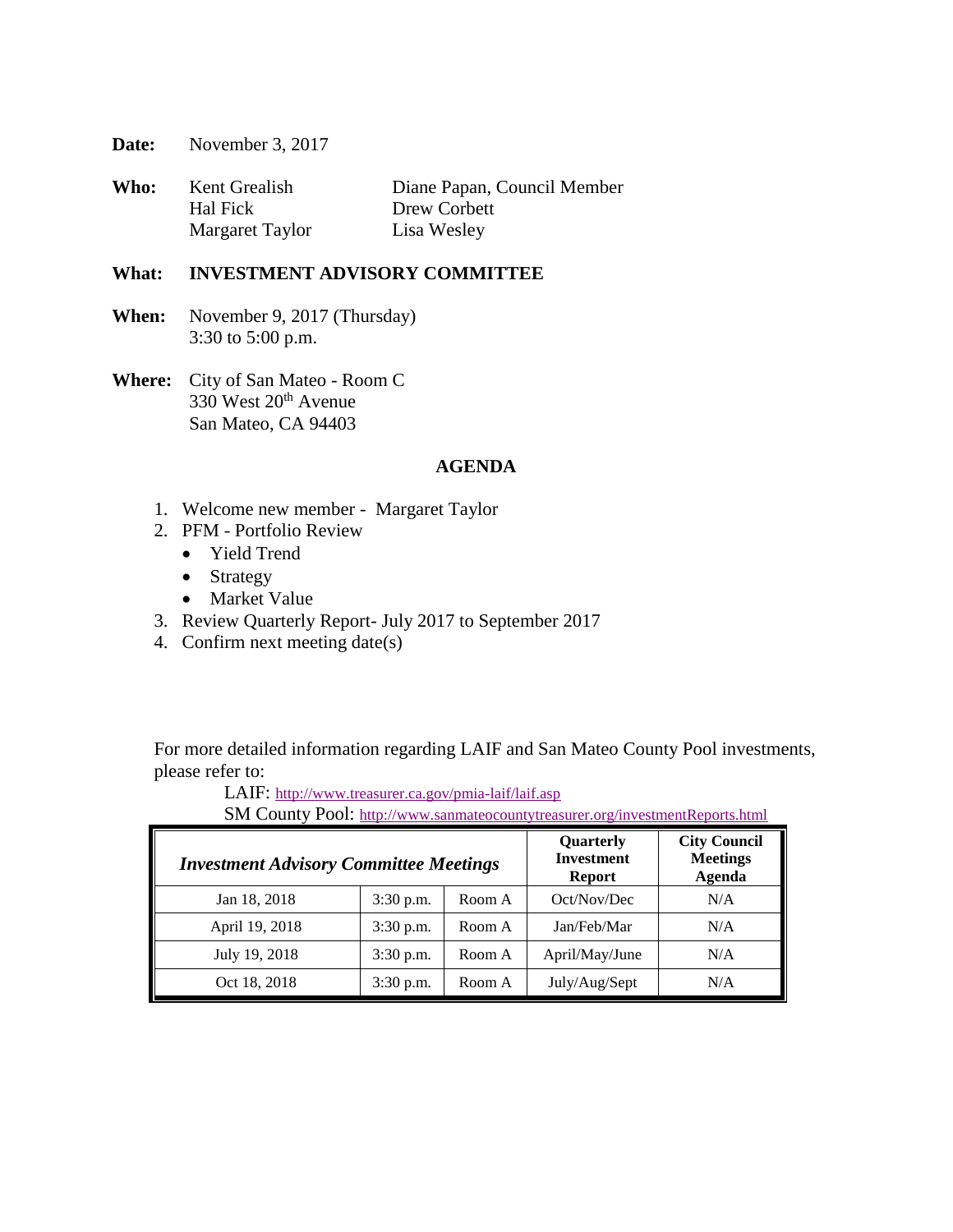# City of San Mateo Current Year - 12 Month Trend



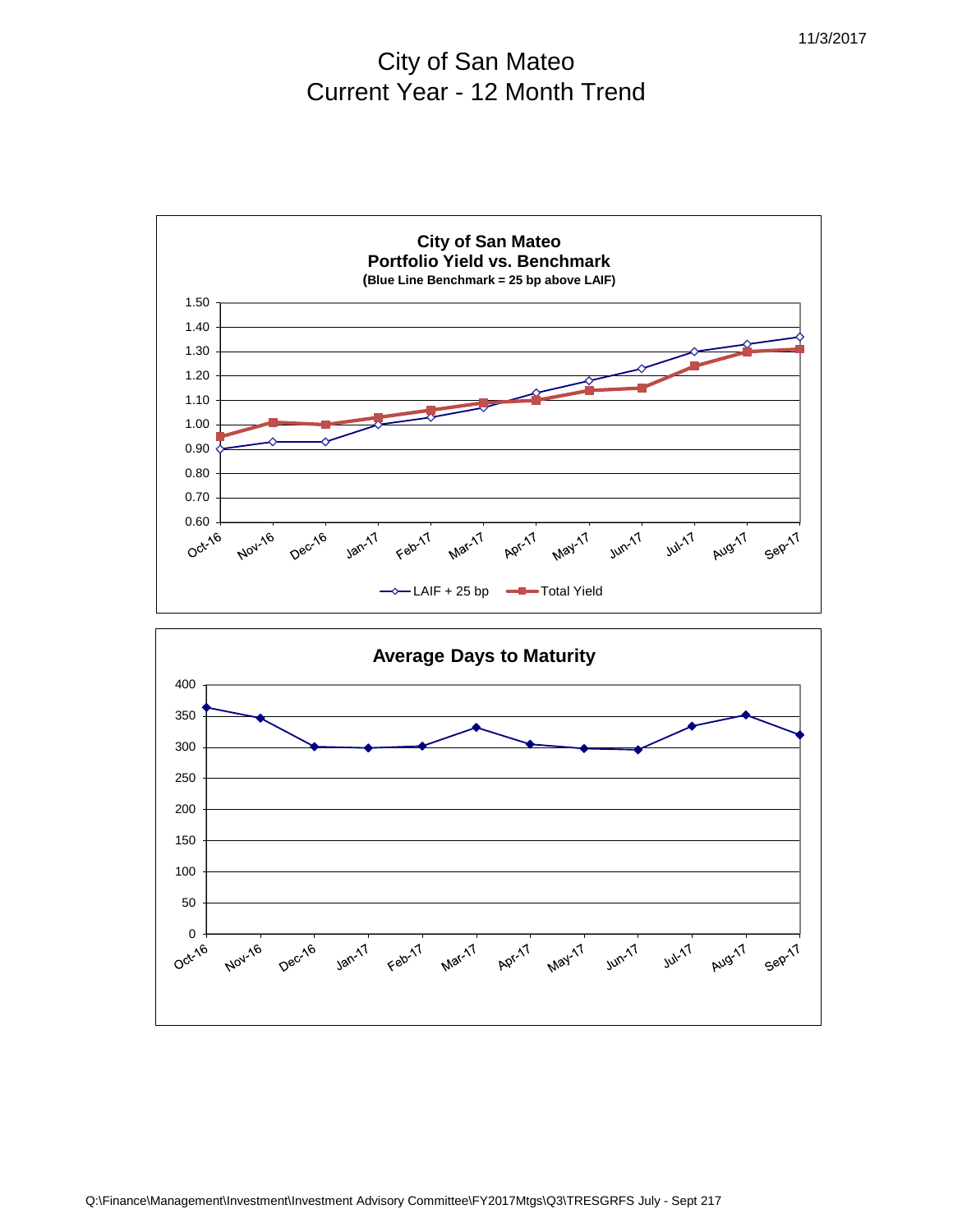# City of San Mateo Historical Trend by Quarter





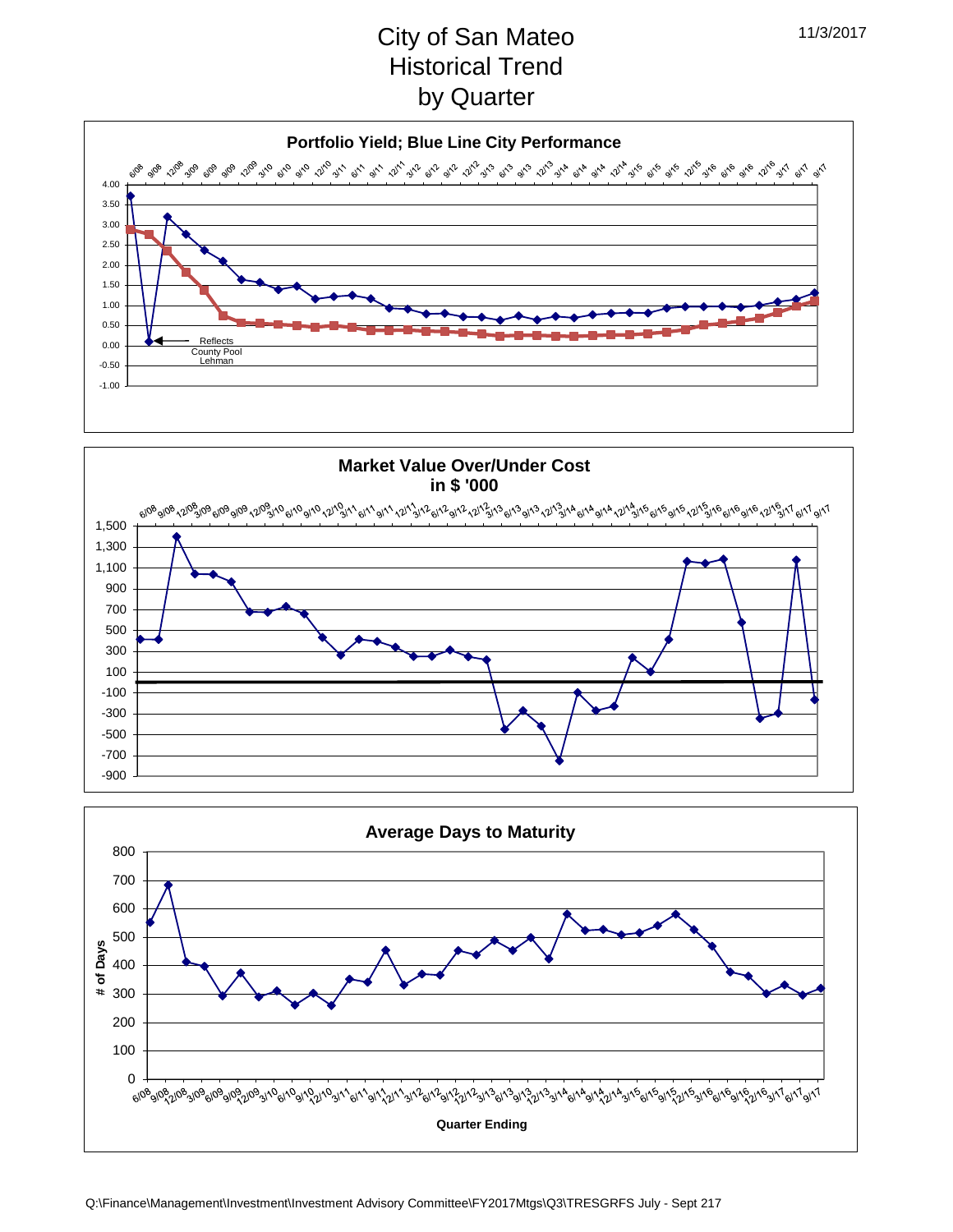

### **City - Managed Portfolio Summary of Investment Transactions July - September 2017**

|            | <b>Date</b> | <b>Par Value</b>  | <b>Issuer</b>      | Coupon | <b>Maturity Range</b> | <b>Price</b> |
|------------|-------------|-------------------|--------------------|--------|-----------------------|--------------|
| Purchases  |             | \$                |                    |        |                       |              |
|            | <b>Date</b> | <b>Face Value</b> | <b>Issuer</b>      | Coupon | <b>CUSIP</b>          |              |
|            | 8/31/2017   | \$<br>2,000,000   | <b>US TREASURY</b> | 0.630% | 912828TM2             |              |
|            | 9/20/2017   | \$<br>2,000,000   | <b>FHLMC</b>       | 1.000% | 3134GA7D05            |              |
| Maturities | 9/27/2017   | \$<br>2,000,000   | <b>FNMA</b>        | 1.250% | 3136G0J28             |              |
|            |             | \$<br>6,000,000   |                    |        |                       |              |
|            | <b>Date</b> | <b>Face Value</b> | <b>Issuer</b>      | Coupon | <b>CUSIP</b>          |              |
|            | 9/20/2017   | \$<br>2,000,000   | <b>FNMA</b>        | 1.000% | 3135G0PP23            |              |
|            | 9/27/2017   | \$<br>2,000,000   | <b>FHLMC</b>       | 1.630% | 3134GBBB7             |              |
|            |             |                   |                    |        |                       |              |
| Calls      |             |                   |                    |        |                       |              |
|            |             |                   |                    |        |                       |              |
|            |             |                   |                    |        |                       |              |
|            |             |                   |                    |        |                       |              |
|            |             | \$<br>4,000,000   |                    |        |                       |              |
|            | <b>Date</b> | <b>Face Value</b> | <b>Issuer</b>      | Coupon | <b>Term</b>           |              |
|            |             |                   |                    |        |                       |              |
| Renewals   |             |                   |                    |        |                       |              |
|            |             | \$                |                    |        |                       |              |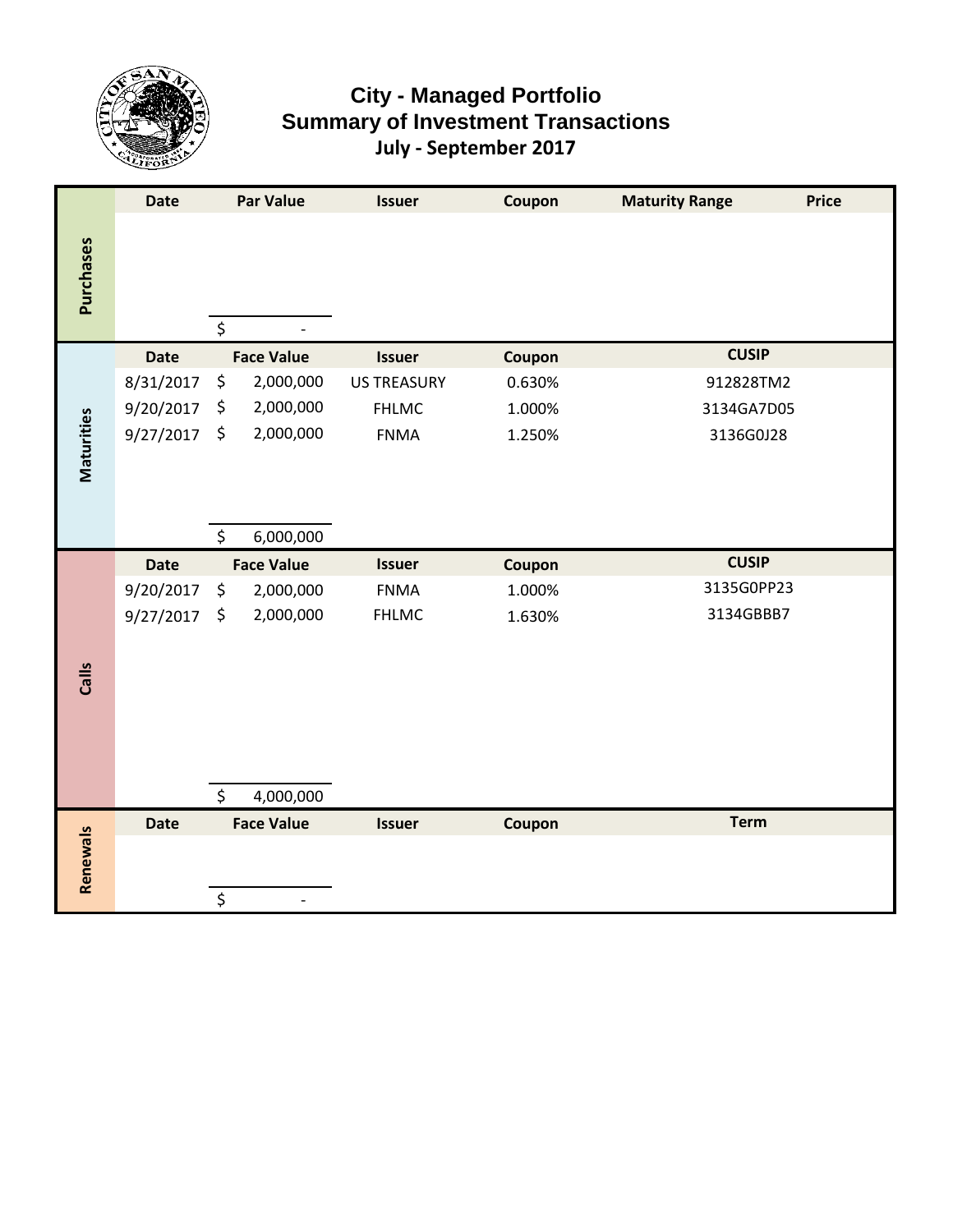

**Portfolio Compliance Report July 31, 2017**

| <b>Security Type</b>             | <b>Original Cost</b> | Market Value  | <b>Amortized Cost<sup>2</sup></b> | % of<br><b>Portfolio</b> | %<br><b>Permitted</b><br>by Policy | In<br>Compliance | Average<br>Maturity <sup>3</sup> | Average<br>Yield <sup>5</sup> |
|----------------------------------|----------------------|---------------|-----------------------------------|--------------------------|------------------------------------|------------------|----------------------------------|-------------------------------|
| Cash Equivalents                 | \$3,500,000          | \$3,500,000   | \$3,500,000                       | 2%                       | 100%                               | $\checkmark$     |                                  | 0.35%                         |
| Money Market Funds               | \$9,066              | \$9,066       | \$9.066                           | $< 1\%$                  | 20%                                |                  |                                  | 0.00%                         |
| <b>Investment Pools</b>          | \$109,514,047        | \$109,514,047 | \$109,514,047                     | 52%                      | $30 - 65\%$ <sup>4</sup>           | ✓                |                                  | 1.16%                         |
| <b>Total Liquidity</b>           | \$113,023,113        | \$113,023,113 | \$113,023,113                     | 53%                      |                                    |                  |                                  | 1.14%                         |
| <b>Certificates of Deposit</b>   | \$9.854.193          | \$9,870,276   | \$9,854,459                       | 5%                       | 30%                                |                  | 505                              | 1.45%                         |
| U.S. Treasury Notes              | \$31,612,249         | \$31,662,618  | \$30,708,645                      | 15%                      | 100%                               |                  | 866                              | 1.37%                         |
| <b>Federal Agency Securities</b> | \$52,329,997         | \$52,233,567  | \$52,311,781                      | 25%                      | 70%                                |                  | 628                              | 1.26%                         |
| Medium-Term Corporate Notes      | \$4.541.523          | \$4.540.355   | \$4.534.068                       | 2%                       | 20%                                |                  | .177                             | 2.04%                         |
| <b>Total Securities</b>          | \$98,337,961         | \$98,306,816  | \$97,408,952                      | 47%                      |                                    |                  | 717                              | 1.35%                         |
| <b>Total Portfolio</b>           | \$211,361,074        | \$211.329.928 | \$210,432,065                     | 100%                     |                                    |                  | 334                              | 1.24%                         |
| Internal                         | \$159,434,858        | \$159,561,185 | \$159,561,483                     | 76%                      |                                    |                  | 123                              | 1.15%                         |
| External                         | \$51,926,216         | \$51.768.743  | \$50.870.582                      | 24%                      |                                    |                  | 984                              | 1.51%                         |
| <b>Bonded Debt Portfolio</b>     | \$6,660,951          | \$6,660,951   | \$6,660,951                       |                          |                                    |                  |                                  | 0.38%                         |

**Investment Summary - Aggregate Portfolio**

1. Market values provided by The Bank of New York Mellon Trust Company.

2. Amortized cost is the original cost of the principal of the security adjusted for the amount of the periodic reduction of any discount or premium from the purchase date until the date of the report.

3. Averages shown are weighted averages calculated based on original cost. Average maturity is shown as days.

4. The City is currently allowed to invest in two investents pools-the San Mateo County Pool and the Local Agency Investment Fund. The City may invest up to \$65 million or 65% of its portfolio in LAIF and 30% of its portfo

5. The San Mateo County pool yield is an estimated July 2017 gross earnings rate as of July 31, 2017



6. The portfolio is compliant with its liquidity standard. To ensure sufficient liquidity at least 25% of the market value of the portfolio is invested in liquid securities or deposits with a remaining maturity of six mont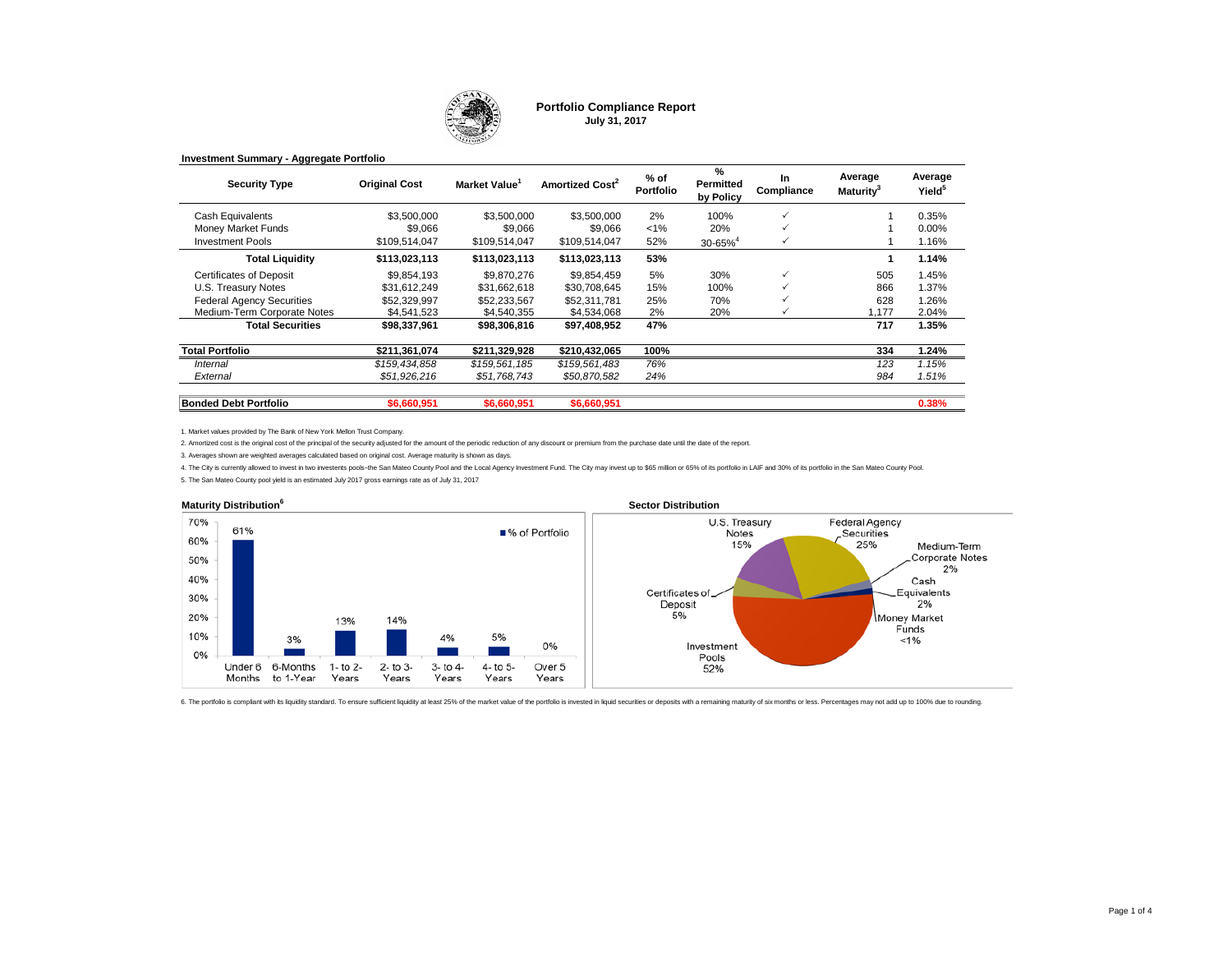#### **City of San Mateo Portfolio Compliance Report July 31, 2017**



**Drew Corbett** Date *Finance Director*

25-Oct-17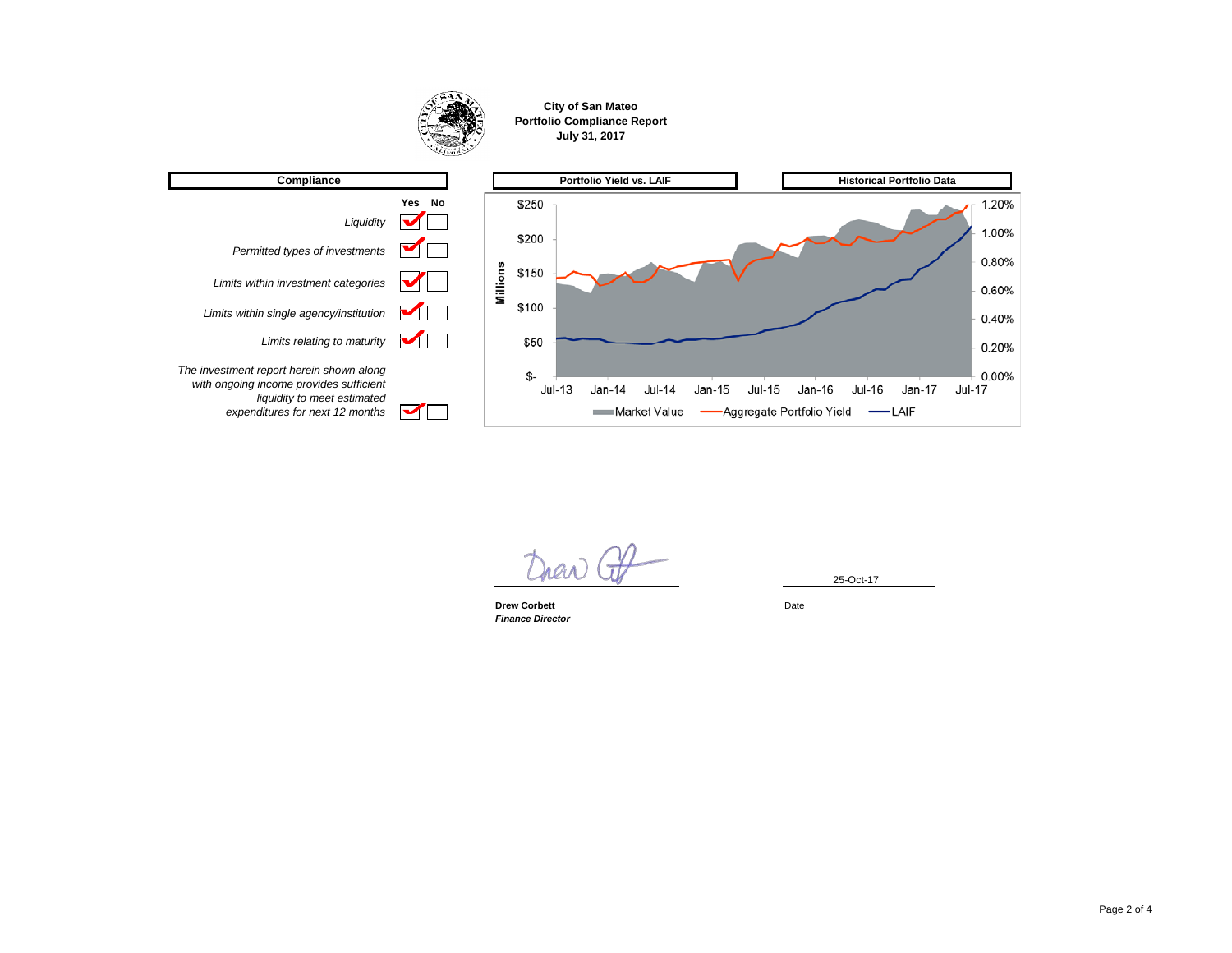

#### **City of San Mateo Portfolio Compliance Report July 31, 2017**

| <b>Issuer Detail - Aggregate Portfolio</b> |                      |              |                             |                |                                 |                   |                                  |                            |
|--------------------------------------------|----------------------|--------------|-----------------------------|----------------|---------------------------------|-------------------|----------------------------------|----------------------------|
| <b>Issuer</b>                              | <b>Original Cost</b> | Market Value | Amortized Cost <sup>2</sup> | % of Portfolio | % Permitted by<br><b>Policy</b> | In.<br>Compliance | Average<br>Maturity <sup>3</sup> | Average Yield <sup>4</sup> |
| <b>Cash Equivalents</b>                    | 3,500,000            | 3,500,000    | 3,500,000                   | 2%             |                                 |                   |                                  | 0.35%                      |
| East West Bank                             | 3,500,000            | 3.500.000    | 3,500,000                   | 2%             | 100%                            | ✓                 |                                  | 0.35%                      |
| <b>Money Market Funds</b>                  | 9,066                | 9,066        | 9,066                       | 1%             |                                 |                   |                                  | 0.00%                      |
| Dreyfus                                    | 9.066                | 9.066        | 9.066                       | $1\%$          | 10%                             | $\checkmark$      |                                  | 0.00%                      |
| <b>Investment Pools</b>                    | 109,514,047          | 109,514,047  | 109,514,047                 | 52%            |                                 |                   |                                  | 1.16%                      |
| San Mateo County Pool                      | 61,000,628           | 61,000,628   | 61,000,628                  | 29%            | 30%                             | $\checkmark$      |                                  | 1.25%                      |
| Local Agency Investment Fund               | 48,513,419           | 48,513,419   | 48,513,419                  | 23%            | 65%                             | ✓                 |                                  | 1.05%                      |
| <b>Certificates of Deposit</b>             | 9,854,193            | 9,870,276    | 9,854,459                   | 5%             |                                 |                   | 505                              | 1.45%                      |
| <b>U.S. Treasury Notes</b>                 | 31,612,249           | 31,662,618   | 30,708,645                  | 15%            |                                 |                   | 866                              | 1.37%                      |
| U.S. Treasury                              | 31,612,249           | 31,662,618   | 30,708,645                  | 15%            | 100%                            | $\checkmark$      | 866                              | 1.37%                      |
| <b>Federal Agency Securities</b>           | 52,329,997           | 52,233,567   | 52,311,781                  | 25%            |                                 |                   | 628                              | 1.26%                      |
| <b>FNMA</b>                                | 20,846,662           | 20,749,695   | 20,809,246                  | 10%            | 40%                             | $\checkmark$      | 615                              | 1.20%                      |
| <b>FHLB</b>                                | 13,324,441           | 13,314,744   | 13,322,067                  | 6%             | 40%                             | ✓                 | 721                              | 1.39%                      |
| <b>FHLMC</b>                               | 13,161,444           | 13,175,587   | 13,180,678                  | 6%             | 40%                             | ✓                 | 726                              | 1.35%                      |
| <b>FFCB</b>                                | 4,997,450            | 4,993,540    | 4,999,791                   | 2%             | 40%                             | $\checkmark$      | 174                              | 0.93%                      |
| <b>Medium-Term Corporate Notes</b>         | 4,541,523            | 4,540,355    | 4,534,068                   | 2%             |                                 |                   | 1177                             | 2.04%                      |
| Wells Fargo                                | 969,285              | 962,797      | 964,376                     | $< 1\%$        | 5%                              | ✓                 | 1225                             | 2.08%                      |
| American Honda Finance                     | 764,741              | 756,517      | 765,636                     | $< 1\%$        | 5%                              |                   | 1501                             | 1.84%                      |
| American Express Company                   | 584,392              | 589,774      | 584,473                     | $< 1\%$        | 5%                              | ✓                 | 946                              | 2.24%                      |
| <b>Bank of New York</b>                    | 497,081              | 493,709      | 493,623                     | $< 1\%$        | 5%                              |                   | 581                              | 1.71%                      |
| <b>Berkshire Hathaway</b>                  | 159,845              | 159,026      | 159,894                     | $1\%$          | 5%                              |                   | 745                              | 1.33%                      |
| Toyota                                     | 679,687              | 682,659      | 679,717                     | $< 1\%$        | 5%                              | ✓                 | 991                              | 1.97%                      |
| John Deere                                 | 134,918              | 135,606      | 134,921                     | $< 1\%$        | 5%                              |                   | 1057                             | 1.97%                      |
| <b>IBM Corp</b>                            | 751,575              | 760,268      | 751,429                     | $< 1\%$        | 5%                              | ✓                 | 1641                             | 2.45%                      |
| <b>Grand Total</b>                         | 211,361,074          | 211,329,928  | 210,432,065                 | 100%           |                                 |                   | 334                              | 1.24%                      |

1. Market values provided by The Bank of New York Mellon Trust Company.

2. Amortized cost is the original cost of the principal of the security adjusted for the amount of the periodic reduction of any discount or premium from the purchase date until the date of the report.

3. Averages shown are weighted averages calculated based on original cost. Average maturity is shown as days.

4. The San Mateo County pool yield is an estimated July 2017 gross earnings rate as of July 31, 2017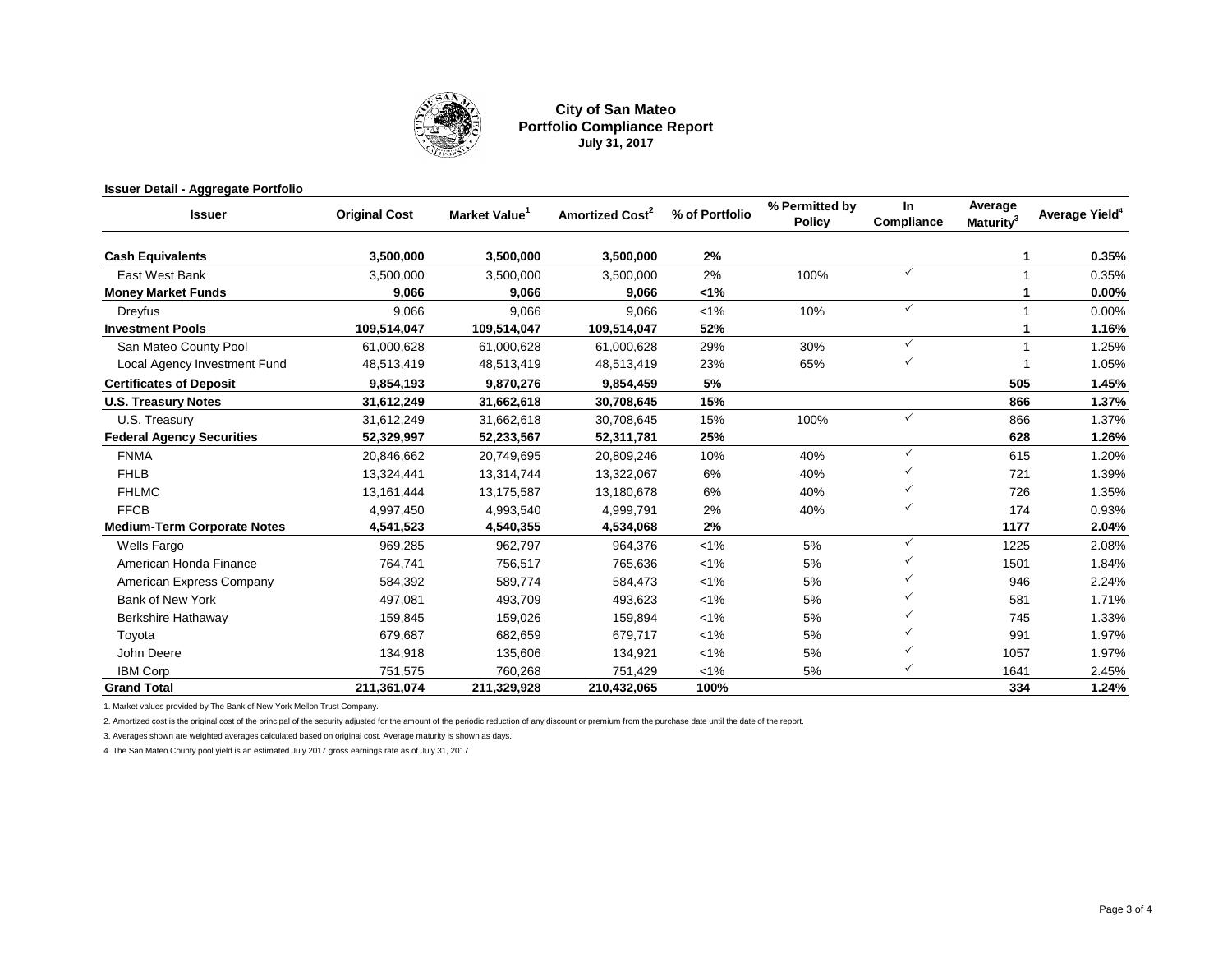

## **City of San Mateo Bond Proceeds/Bond Reserve Portfolio July 31, 2017**

|                                               |       |                       |             | <b>Expiration</b> |    |                          |                   |
|-----------------------------------------------|-------|-----------------------|-------------|-------------------|----|--------------------------|-------------------|
|                                               |       |                       | Origination | or Maturity       |    |                          | <b>Stated</b>     |
| <b>Account Name</b>                           | Type* | <b>Issuer</b>         | Date        | <b>Date</b>       |    | <b>Book Value</b>        | <b>Rate/Yield</b> |
| South Bayfront Levee Flood Control Bond 2011A | C     | LAIF                  | 02/15/11    | open              |    | 81.037                   | 0.00%             |
| Sewer Revenue Bond 2011                       | C.    | LAIF                  | 05/12/11    | open              |    | $\overline{\phantom{0}}$ | 0.00%             |
| Sewer Revenue Bond 2014                       | C.    | Goldman Sachs Cash    | 06/11/14    | open              |    | 2,991,999                | 0.00%             |
| <b>Subtotal Construction &amp; Other</b>      |       |                       |             |                   |    | 3,073,035                | $0.00\%$          |
|                                               |       |                       |             |                   |    |                          |                   |
| Landfill Closure Bond 2003                    | R     | AIG GIC MF            | 05/21/04    | 07/27/34          |    | 592.183                  | $0.00\%$          |
| Merged Area Tax Allocation Bonds Res 2007A    | R     | $FNMA$ <sup>(a)</sup> | 12/04/12    | 10/26/17          |    | 1,337,446                | 0.875%            |
| Sewer Revenue Bond 2011                       | R.    | FNMA <sup>(b)</sup>   | 07/18/13    | 09/28/16          |    | 1.093.461                | 1.25%             |
| South Bayfront Levee Flood Control Bond 2011A | R.    | Dreyfus               | 01/19/16    | open              |    | 564,826                  | 0.00%             |
| <b>Subtotal Debt Reserve</b>                  |       |                       |             |                   | S  | 3,587,916                | 0.71%             |
|                                               |       |                       |             |                   |    |                          |                   |
| <b>Total and Average</b>                      |       |                       |             |                   | \$ | 6.660.951                | 0.38%             |

*\* C=Construction, R=Debt Reserve*

 $^{(a)}$  Coupon 0.875%, purchased @ 100.628

 $<sup>(b)</sup>$  Coupon 1.25% purchased @ 101.575</sup>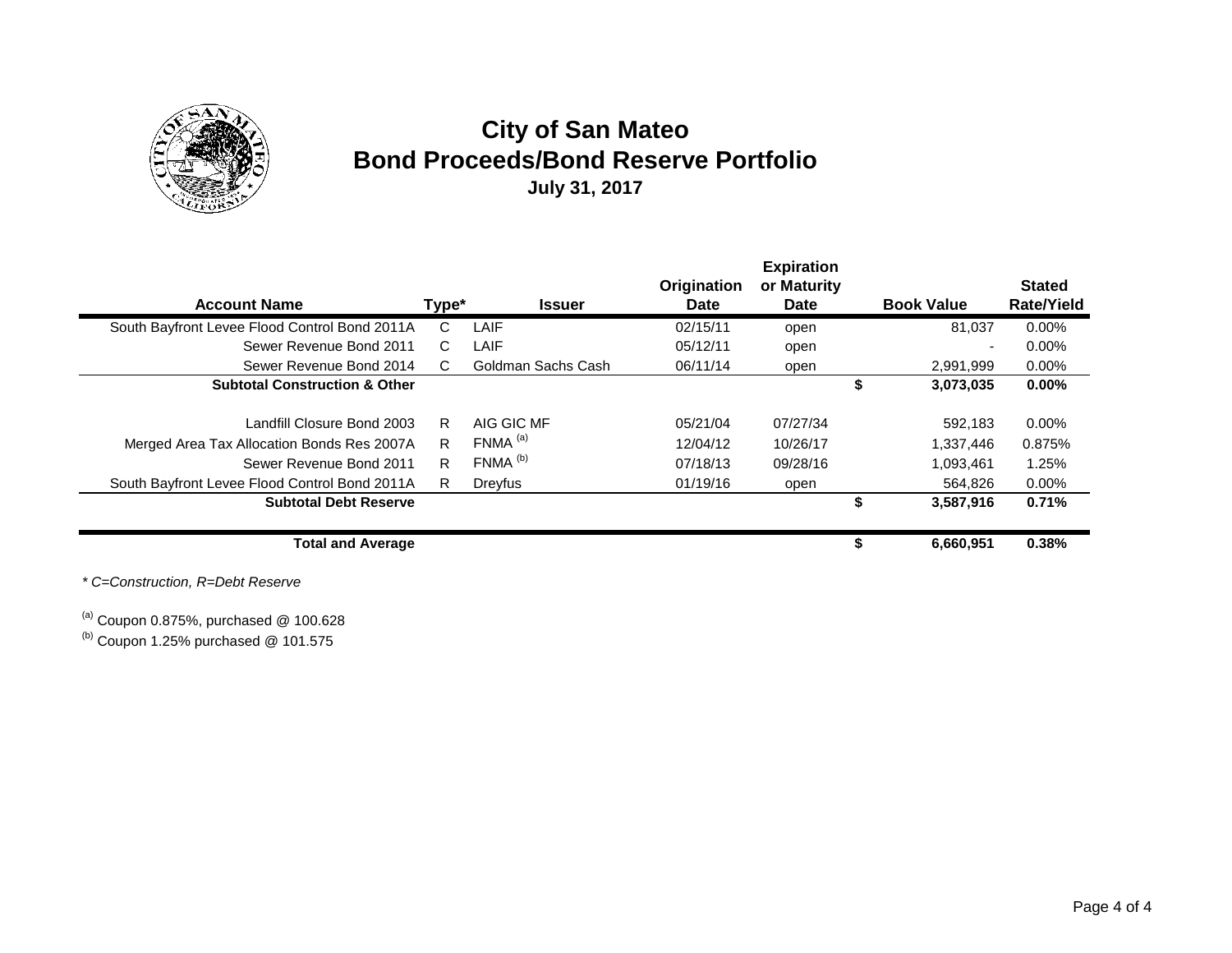

**Portfolio Compliance Report August 31, 2017**

| <b>Security Type</b>             | <b>Original Cost</b> | Market Value <sup>1</sup> | Amortized Cost <sup>2</sup> | % of<br>Portfolio | %<br><b>Permitted</b><br>by Policy | In<br>Compliance | Average<br>Maturity <sup>3</sup> | Average<br>Yield <sup>5</sup> |
|----------------------------------|----------------------|---------------------------|-----------------------------|-------------------|------------------------------------|------------------|----------------------------------|-------------------------------|
| Cash Equivalents                 | \$250,000            | \$250,000                 | \$250,000                   | $< 1\%$           | 100%                               | $\checkmark$     |                                  | 1.08%                         |
| Money Market Funds               | \$5.963              | \$5.963                   | \$5.963                     | $< 1\%$           | 20%                                | $\checkmark$     |                                  | $0.00\%$                      |
| <b>Investment Pools</b>          | \$100.941.518        | \$100.941.518             | \$100.941.518               | 51%               | $30 - 65%$ <sup>4</sup>            | $\checkmark$     |                                  | 1.23%                         |
| <b>Total Liquidity</b>           | \$101,197,481        | \$101,197,481             | \$101,197,481               | 51%               |                                    |                  |                                  | 1.23%                         |
| <b>Certificates of Deposit</b>   | \$11,753,803         | \$11.786.837              | \$11.754.118                | 6%                | 30%                                | $\checkmark$     | 541                              | 1.49%                         |
| U.S. Treasury Notes              | \$30.545.879         | \$30.682.389              | \$30.642.704                | 15%               | 100%                               | $\checkmark$     | 927                              | 1.43%                         |
| <b>Federal Agency Securities</b> | \$50,496,336         | \$50,471,406              | \$50,477,296                | 25%               | 70%                                | $\checkmark$     | 592                              | 1.27%                         |
| Medium-Term Corporate Notes      | \$4.541.523          | \$4.547.498               | \$4,533,615                 | 2%                | 20%                                | v                | 1,146                            | 2.04%                         |
| <b>Total Securities</b>          | \$97,337,540         | \$97,488,130              | \$97,407,734                | 49%               |                                    |                  | 716                              | 1.39%                         |
| <b>Total Portfolio</b>           | \$198,535,021        | \$198,685,611             | \$198,605,215               | 100%              |                                    |                  | 352                              | 1.30%                         |
| Internal                         | \$146,624,361        | \$146,768,097             | \$146,743,603               | 74%               |                                    |                  | 124                              | 1.21%                         |
| External                         | \$51,910,660         | \$51,917,514              | \$51,861,612                | 26%               |                                    |                  | 996                              | 1.58%                         |
|                                  |                      |                           |                             |                   |                                    |                  |                                  |                               |
| <b>Bonded Debt Portfolio</b>     | \$6,664,386          | \$6,664,386               | \$6,664,386                 |                   |                                    |                  |                                  | 0.38%                         |
|                                  |                      |                           |                             |                   |                                    |                  |                                  |                               |

**Investment Summary - Aggregate Portfolio**

1. Market values provided by The Bank of New York Mellon Trust Company.

2. Amortized cost is the original cost of the principal of the security adjusted for the amount of the periodic reduction of any discount or premium from the purchase date until the date of the report.

3. Averages shown are weighted averages calculated based on original cost. Average maturity is shown as days.

4. The City is currently allowed to invest in two investents pools-the San Mateo County Pool and the Local Agency Investment Fund. The City may invest up to \$65 million or 65% of its portfolio in LAIF and 30% of its portfo

5. The San Mateo County pool yield is an estimated August 2017 gross earnings rate as of August 31, 2017



6. The portfolio is compliant with its liquidity standard. To ensure sufficient liquidity at least 25% of the market value of the portfolio is invested in liquid securities or deposits with a remaining maturity of six mont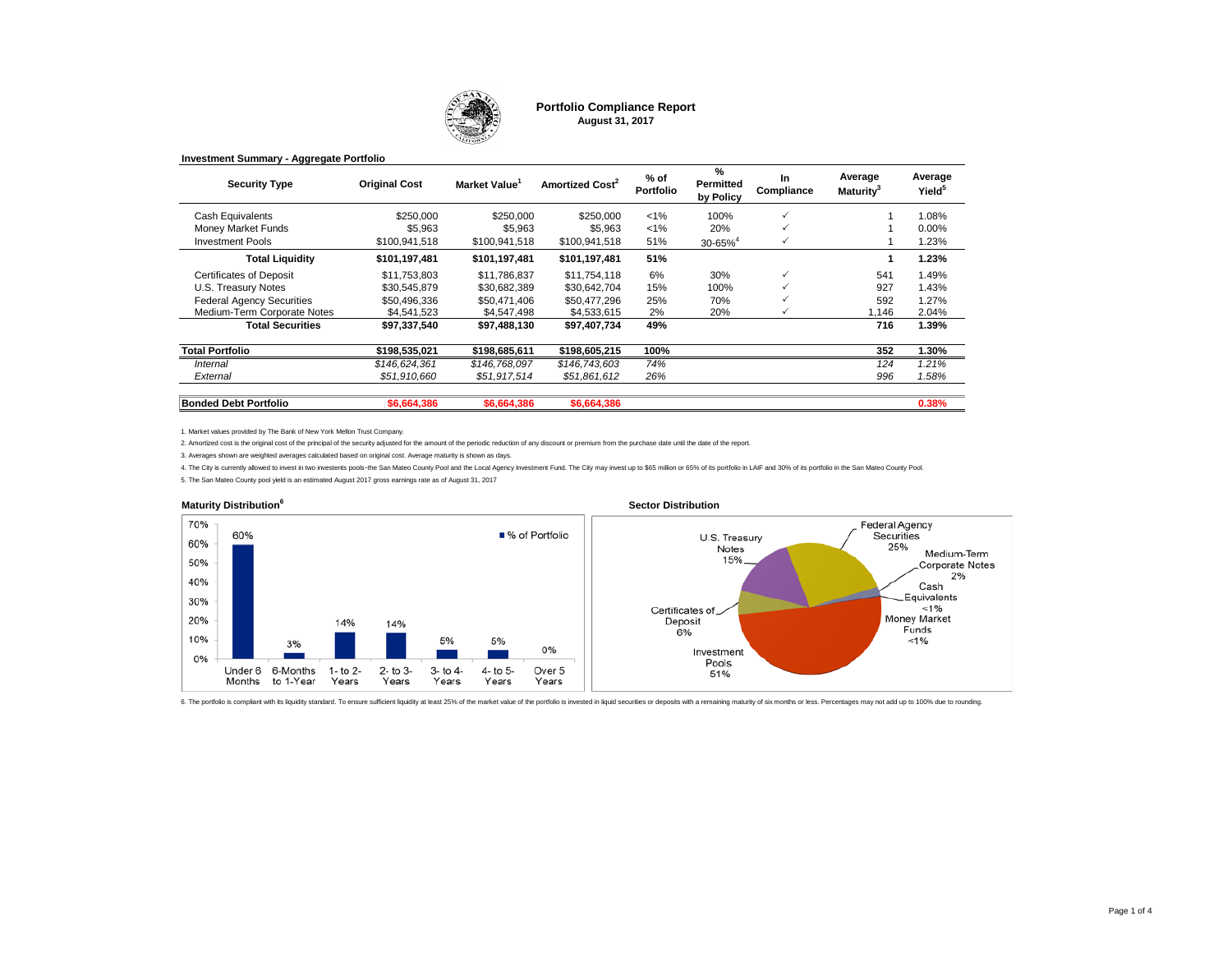

**Drew Corbett** Date *Finance Director*

25-Oct-17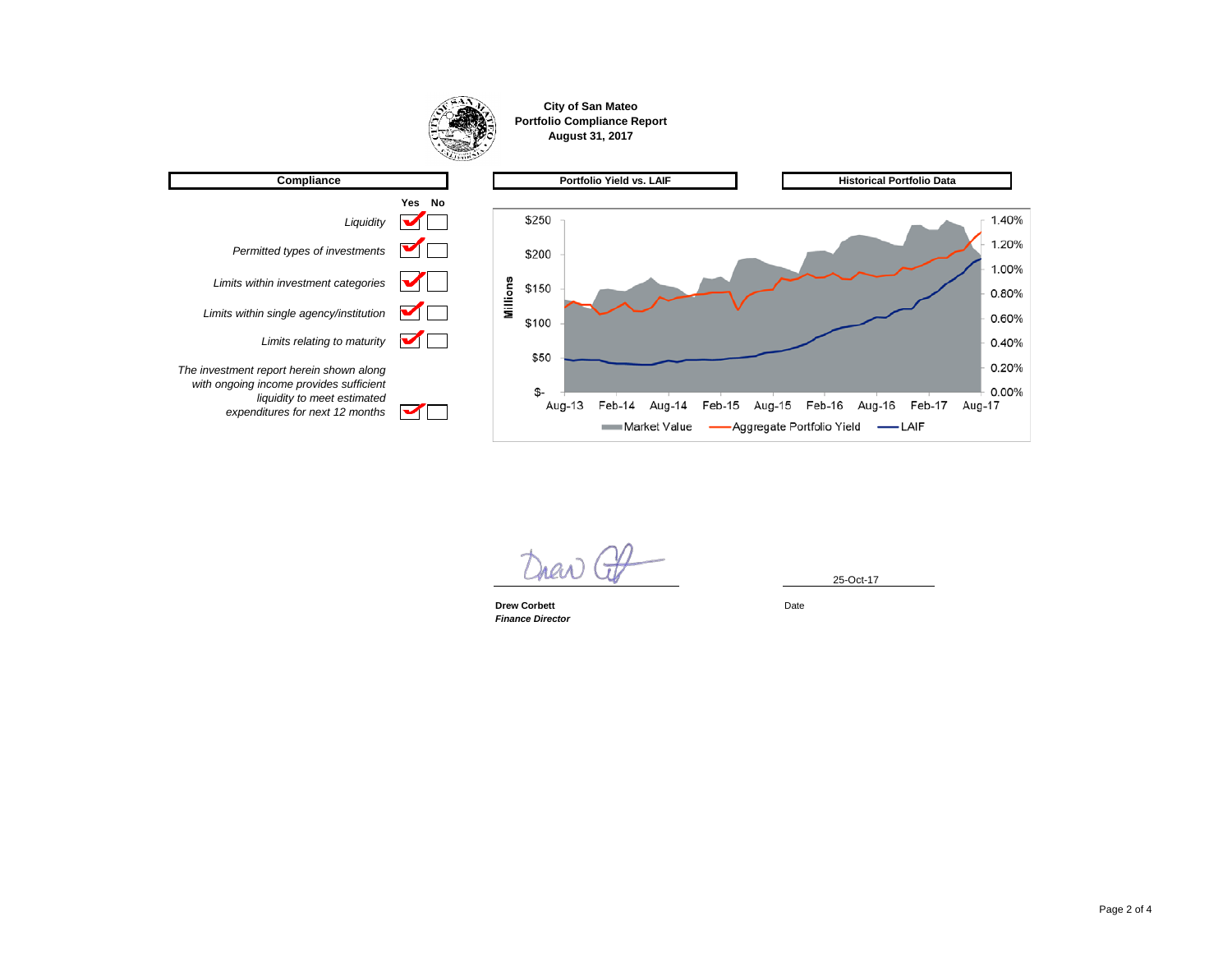

#### **City of San Mateo Portfolio Compliance Report August 31, 2017**

| <b>Issuer Detail - Aggregate Portfolio</b> |                      |                           |                             |                |                                 |                  |                                  |                            |
|--------------------------------------------|----------------------|---------------------------|-----------------------------|----------------|---------------------------------|------------------|----------------------------------|----------------------------|
| <b>Issuer</b>                              | <b>Original Cost</b> | Market Value <sup>1</sup> | Amortized Cost <sup>2</sup> | % of Portfolio | % Permitted by<br><b>Policy</b> | In<br>Compliance | Average<br>Maturity <sup>3</sup> | Average Yield <sup>4</sup> |
| <b>Cash Equivalents</b>                    | 250.000              | 250,000                   | 250,000                     | 1%             |                                 |                  |                                  | 1.08%                      |
| East West Bank                             | 250,000              | 250,000                   | 250,000                     | $< 1\%$        | 100%                            | ✓                |                                  | 1.08%                      |
| <b>Money Market Funds</b>                  | 5,963                | 5,963                     | 5,963                       | 1%             |                                 |                  |                                  | 0.00%                      |
| Dreyfus                                    | 5.963                | 5.963                     | 5.963                       | $< 1\%$        | 10%                             | ✓                |                                  | 0.00%                      |
| <b>Investment Pools</b>                    | 100,941,518          | 100,941,518               | 100,941,518                 | 51%            |                                 |                  |                                  | 1.23%                      |
| San Mateo County Pool                      | 54,428,100           | 54,428,100                | 54,428,100                  | 27%            | 30%                             | ✓                |                                  | 1.35%                      |
| Local Agency Investment Fund               | 46,513,419           | 46,513,419                | 46,513,419                  | 23%            | 65%                             |                  |                                  | 1.08%                      |
| <b>Certificates of Deposit</b>             | 11,753,803           | 11,786,837                | 11,754,118                  | 6%             |                                 |                  | 541                              | 1.49%                      |
| <b>U.S. Treasury Notes</b>                 | 30,545,879           | 30,682,389                | 30,642,704                  | 15%            |                                 |                  | 927                              | 1.43%                      |
| U.S. Treasury                              | 30,545,879           | 30,682,389                | 30,642,704                  | 15%            | 100%                            | ✓                | 927                              | 1.43%                      |
| <b>Federal Agency Securities</b>           | 50,496,336           | 50,471,406                | 50,477,296                  | 25%            |                                 |                  | 592                              | 1.27%                      |
| <b>FNMA</b>                                | 21,017,501           | 20,944,790                | 20,976,178                  | 11%            | 40%                             | $\checkmark$     | 636                              | 1.23%                      |
| <b>FHLB</b>                                | 11,319,941           | 11,347,468                | 11,319,371                  | 6%             | 40%                             | ✓                | 588                              | 1.40%                      |
| <b>FHLMC</b>                               | 13,161,444           | 13,183,397                | 13,181,913                  | 7%             | 40%                             | ✓                | 695                              | 1.35%                      |
| <b>FFCB</b>                                | 4,997,450            | 4,995,750                 | 4,999,834                   | 3%             | 40%                             | ✓                | 143                              | 0.93%                      |
| <b>Medium-Term Corporate Notes</b>         | 4,541,523            | 4,547,498                 | 4,533,615                   | 2%             |                                 |                  | 1146                             | 2.04%                      |
| Wells Fargo                                | 969,285              | 963,281                   | 964,030                     | $< 1\%$        | 5%                              | ✓                | 1194                             | 2.08%                      |
| American Honda Finance                     | 764,741              | 760,029                   | 765,721                     | $< 1\%$        | 5%                              |                  | 1470                             | 1.84%                      |
| American Express Company                   | 584,392              | 590,049                   | 584,489                     | $< 1\%$        | 5%                              | ✓                | 915                              | 2.24%                      |
| <b>Bank of New York</b>                    | 497,081              | 493,357                   | 493,426                     | $< 1\%$        | 5%                              |                  | 550                              | 1.71%                      |
| Berkshire Hathaway                         | 159,845              | 159,181                   | 159,898                     | $< 1\%$        | 5%                              |                  | 714                              | 1.33%                      |
| Toyota                                     | 679,687              | 683,094                   | 679,725                     | $< 1\%$        | 5%                              |                  | 960                              | 1.97%                      |
| John Deere                                 | 134,918              | 135,662                   | 134,923                     | $< 1\%$        | 5%                              |                  | 1026                             | 1.97%                      |
| <b>IBM Corp</b>                            | 751,575              | 762,848                   | 751,404                     | $< 1\%$        | 5%                              | ✓                | 1610                             | 2.45%                      |
| <b>Grand Total</b>                         | 198,535,021          | 198,685,611               | 198,605,215                 | 100%           |                                 |                  | 352                              | 1.30%                      |

1. Market values provided by The Bank of New York Mellon Trust Company.

2. Amortized cost is the original cost of the principal of the security adjusted for the amount of the periodic reduction of any discount or premium from the purchase date until the date of the report.

3. Averages shown are weighted averages calculated based on original cost. Average maturity is shown as days.

4. The San Mateo County pool yield is an estimated August 2017 gross earnings rate as of August 31, 2017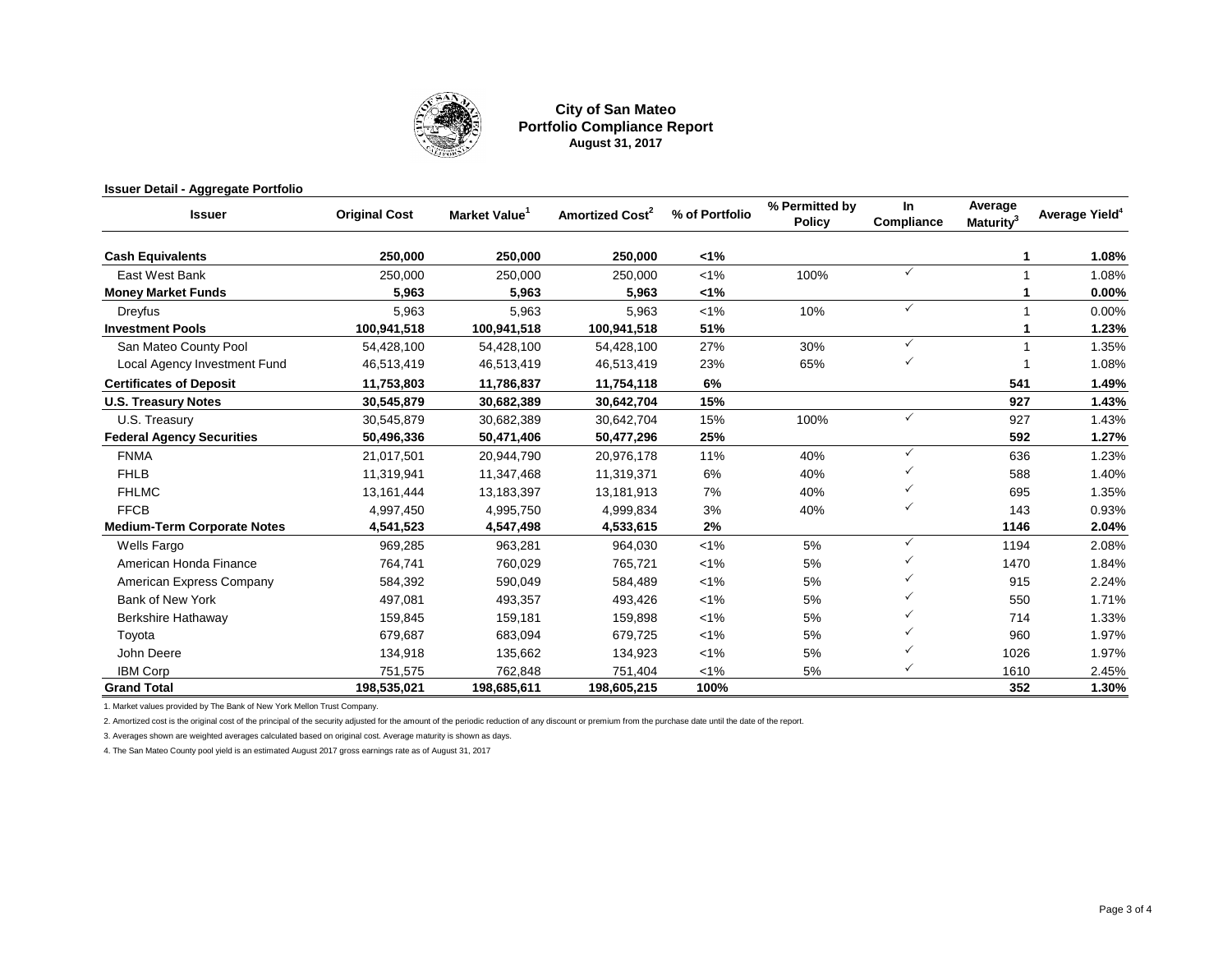

## **City of San Mateo Bond Proceeds/Bond Reserve Portfolio August 31, 2017**

|                                               |       |                       |             | <b>Expiration</b> |    |                          |                   |
|-----------------------------------------------|-------|-----------------------|-------------|-------------------|----|--------------------------|-------------------|
|                                               |       |                       | Origination | or Maturity       |    |                          | <b>Stated</b>     |
| <b>Account Name</b>                           | Type* | <b>Issuer</b>         | Date        | <b>Date</b>       |    | <b>Book Value</b>        | <b>Rate/Yield</b> |
| South Bayfront Levee Flood Control Bond 2011A | C     | LAIF                  | 02/15/11    | open              |    | 81.222                   | $0.00\%$          |
| Sewer Revenue Bond 2011                       | C.    | LAIF                  | 05/12/11    | open              |    | $\overline{\phantom{0}}$ | 0.00%             |
| Sewer Revenue Bond 2014                       | C.    | Goldman Sachs Cash    | 06/11/14    | open              |    | 2,994,133                | 0.00%             |
| <b>Subtotal Construction &amp; Other</b>      |       |                       |             |                   |    | 3,075,355                | $0.00\%$          |
|                                               |       |                       |             |                   |    |                          |                   |
| Landfill Closure Bond 2003                    | R     | AIG GIC MF            | 05/21/04    | 07/27/34          |    | 592,227                  | $0.00\%$          |
| Merged Area Tax Allocation Bonds Res 2007A    | R     | $FNMA$ <sup>(a)</sup> | 12/04/12    | 10/26/17          |    | 1,337,490                | 0.875%            |
| Sewer Revenue Bond 2011                       | R.    | FNMA <sup>(b)</sup>   | 07/18/13    | 09/28/16          |    | 1.094.221                | 1.25%             |
| South Bayfront Levee Flood Control Bond 2011A | R.    | Dreyfus               | 01/19/16    | open              |    | 565,093                  | 0.00%             |
| <b>Subtotal Debt Reserve</b>                  |       |                       |             |                   | S  | 3,589,031                | 0.71%             |
|                                               |       |                       |             |                   |    |                          |                   |
| <b>Total and Average</b>                      |       |                       |             |                   | \$ | 6.664.386                | 0.38%             |

*\* C=Construction, R=Debt Reserve*

 $^{(a)}$  Coupon 0.875%, purchased @ 100.628

 $<sup>(b)</sup>$  Coupon 1.25% purchased @ 101.575</sup>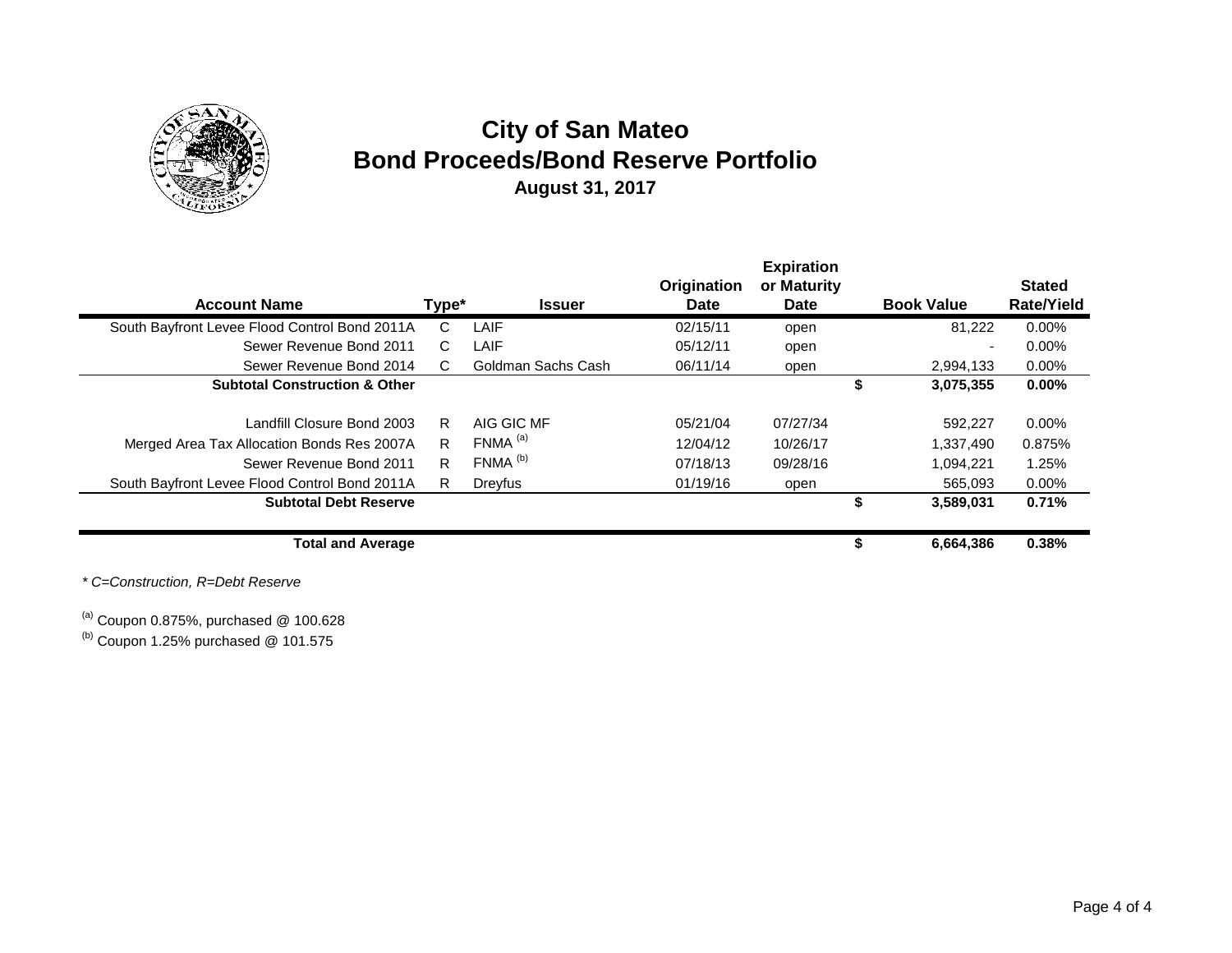

**Portfolio Compliance Report September 30, 2017**

**%** 

| Contribution | Original Cast | $M = -1 - 4M$ |
|--------------|---------------|---------------|
|              |               |               |

**Investment Summary - Aggregate Portfolio**

| <b>Security Type</b>             | <b>Original Cost</b> | Market Value  | Amortized Cost <sup>2</sup> | % of<br><b>Portfolio</b> | %<br><b>Permitted</b><br>by Policy | In<br>Compliance | Average<br>Maturitv <sup>3</sup> | Average<br>Yield <sup>5</sup> |
|----------------------------------|----------------------|---------------|-----------------------------|--------------------------|------------------------------------|------------------|----------------------------------|-------------------------------|
| Cash Equivalents                 | \$250,000            | \$250,000     | \$250,000                   | $< 1\%$                  | 100%                               |                  |                                  | 1.08%                         |
| Money Market Funds               | \$8,063              | \$8.063       | \$8.063                     | $< 1\%$                  | 20%                                |                  |                                  | 0.00%                         |
| <b>Investment Pools</b>          | \$111,903,921        | \$111,903,921 | \$111,903,921               | 56%                      | $30 - 65%$ <sup>4</sup>            |                  |                                  | 1.22%                         |
| <b>Total Liquidity</b>           | \$112,161,984        | \$112,161,984 | \$112,161,984               | 56%                      |                                    |                  |                                  | 1.22%                         |
| <b>Certificates of Deposit</b>   | \$12,268,803         | \$12,288,232  | \$12,269,168                | 6%                       | 30%                                | $\checkmark$     | 531                              | 1.52%                         |
| U.S. Treasury Notes              | \$30,545,878         | \$30,558,879  | \$30,642,910                | 15%                      | 100%                               |                  | 897                              | 1.43%                         |
| <b>Federal Agency Securities</b> | \$39,981,988         | \$39,884,688  | \$39,975,760                | 20%                      | 70%                                |                  | 584                              | 1.29%                         |
| Medium-Term Corporate Notes      | \$6,543,449          | \$6,524,312   | \$6,534,248                 | 3%                       | 20%                                |                  | 1,081                            | 1.96%                         |
| <b>Total Securities</b>          | \$89,340,118         | \$89,256,110  | \$89.422.085                | 44%                      |                                    |                  | 720                              | 1.42%                         |
| <b>Total Portfolio</b>           | \$201,502,102        | \$201,418,094 | \$201.584.070               | 100%                     |                                    |                  | 320                              | 1.31%                         |
| Internal                         | \$149,612,869        | \$149,732,704 | \$149,741,777               | 74%                      |                                    |                  | 92                               | 1.20%                         |
| External                         | \$51.889.234         | \$51.685.389  | \$51.842.292                | 26%                      |                                    |                  | 978                              | 1.60%                         |
| <b>Bonded Debt Portfolio</b>     | \$6,664,690          | \$6,664,690   | \$6,664,690                 |                          |                                    |                  |                                  | 0.38%                         |

1. Market values provided by The Bank of New York Mellon Trust Company.

2. Amortized cost is the original cost of the principal of the security adjusted for the amount of the periodic reduction of any discount or premium from the purchase date until the date of the report.

3. Averages shown are weighted averages calculated based on original cost. Average maturity is shown as days.

4. The City is currently allowed to invest in two investents pools-the San Mateo County Pool and the Local Agency Investment Fund. The City may invest up to \$65 million or 65% of its portfolio in LAIF and 30% of its portfo

5. The San Mateo County pool yield is an estimated September 2017 gross earnings rate as of September 30, 2017



6. The portfolio is compliant with its liquidity standard. To ensure sufficient liquidity at least 25% of the market value of the portfolio is invested in liquid securities or deposits with a remaining maturity of six mont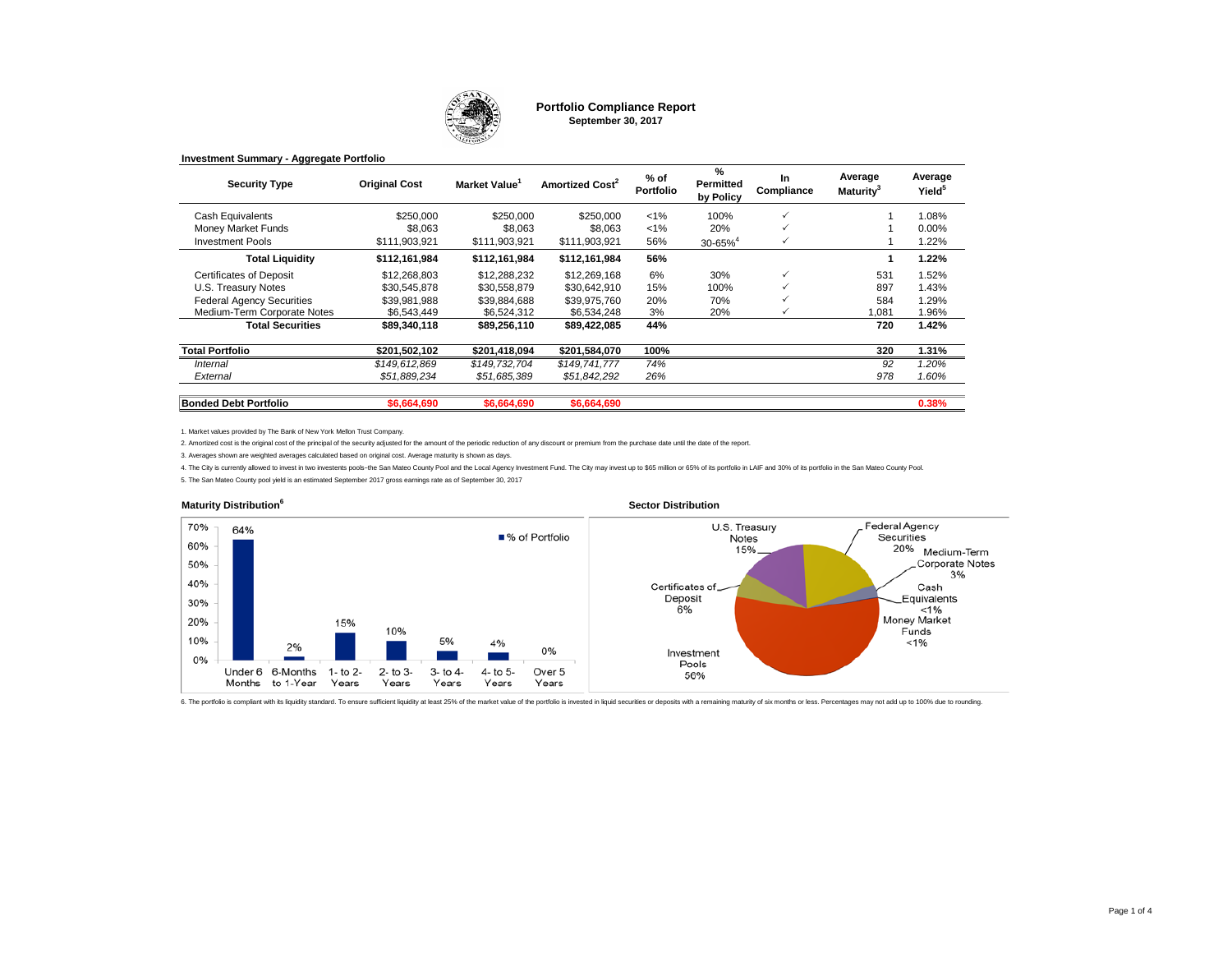

**Drew Corbett** Date *Finance Director*

27-Oct-17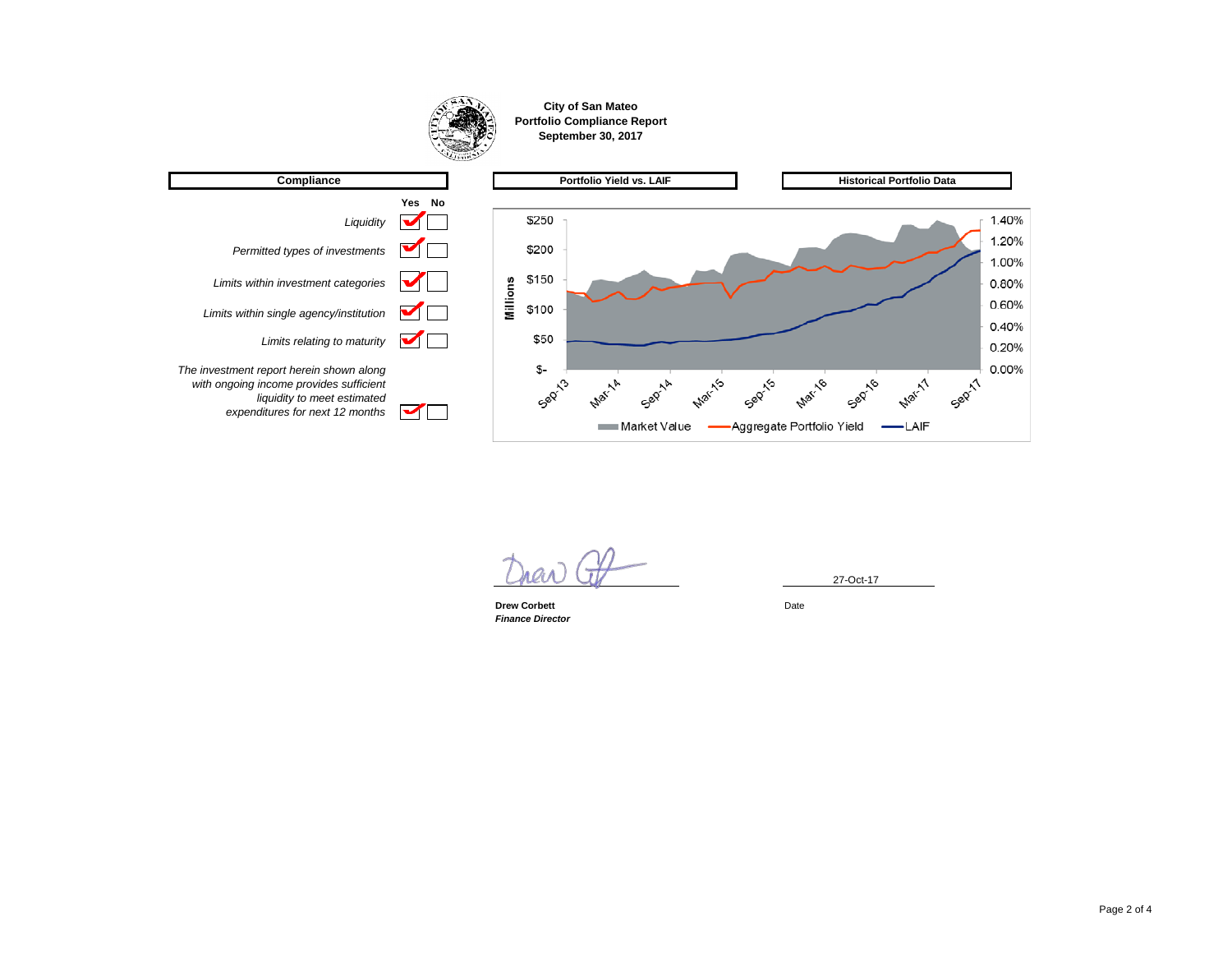

#### **City of San Mateo Portfolio Compliance Report September 30, 2017**

| <b>Issuer Detail - Aggregate Portfolio</b> |                      |                           |                             |                |                                 |                  |                                  |                            |
|--------------------------------------------|----------------------|---------------------------|-----------------------------|----------------|---------------------------------|------------------|----------------------------------|----------------------------|
| <b>Issuer</b>                              | <b>Original Cost</b> | Market Value <sup>1</sup> | Amortized Cost <sup>2</sup> | % of Portfolio | % Permitted by<br><b>Policy</b> | In<br>Compliance | Average<br>Maturity <sup>3</sup> | Average Yield <sup>4</sup> |
| <b>Cash Equivalents</b>                    | 250,000              | 250,000                   | 250,000                     | 1%             |                                 |                  |                                  | 1.08%                      |
| East West Bank                             | 250,000              | 250,000                   | 250,000                     | $< 1\%$        | 100%                            | $\checkmark$     |                                  | 1.08%                      |
| <b>Money Market Funds</b>                  | 8,063                | 8,063                     | 8,063                       | 1%             |                                 |                  |                                  | 0.00%                      |
| Dreyfus                                    | 8.063                | 8,063                     | 8,063                       | $< 1\%$        | 10%                             | $\checkmark$     |                                  | 0.00%                      |
| <b>Investment Pools</b>                    | 111,903,921          | 111,903,921               | 111,903,921                 | 56%            |                                 |                  |                                  | 1.22%                      |
| San Mateo County Pool                      | 49,390,503           | 49,390,503                | 49,390,503                  | 25%            | 30%                             | $\checkmark$     |                                  | 1.35%                      |
| Local Agency Investment Fund               | 62,513,419           | 62,513,419                | 62,513,419                  | 31%            | 65%                             | $\checkmark$     |                                  | 1.11%                      |
| <b>Certificates of Deposit</b>             | 12,268,803           | 12,288,232                | 12,269,168                  | 6%             |                                 |                  | 531                              | 1.52%                      |
| <b>U.S. Treasury Notes</b>                 | 30,545,878           | 30,558,879                | 30,642,910                  | 15%            |                                 |                  | 897                              | 1.43%                      |
| U.S. Treasury                              | 30,545,878           | 30,558,879                | 30,642,910                  | 15%            | 100%                            | $\checkmark$     | 897                              | 1.43%                      |
| <b>Federal Agency Securities</b>           | 39,981,988           | 39,884,688                | 39,975,760                  | 20%            |                                 |                  | 584                              | 1.29%                      |
| <b>FNMA</b>                                | 16,518,575           | 16,407,966                | 16,490,232                  | 8%             | 40%                             | $\checkmark$     | 750                              | 1.29%                      |
| <b>FHLB</b>                                | 10,304,981           | 10,310,101                | 10,304,409                  | 5%             | 40%                             |                  | 566                              | 1.42%                      |
| <b>FHLMC</b>                               | 8,160,981            | 8,170,841                 | 8,181,285                   | 4%             | 40%                             |                  | 559                              | 1.35%                      |
| <b>FFCB</b>                                | 4,997,450            | 4,995,780                 | 4,999,834                   | 2%             | 40%                             |                  | 113                              | 0.93%                      |
| <b>Medium-Term Corporate Notes</b>         | 6,543,449            | 6,524,312                 | 6,534,248                   | 3%             |                                 |                  | 1081                             | 1.96%                      |
| <b>State Street Corporation</b>            | 1,017,129            | 1,012,243                 | 1,016,640                   | $< 1\%$        | 5%                              | $\checkmark$     | 1053                             | 1.77%                      |
| <b>General Electric</b>                    | 984,798              | 983,448                   | 984,446                     | $< 1\%$        | 5%                              |                  | 947                              | 1.83%                      |
| <b>Wells Fargo</b>                         | 969,285              | 960,935                   | 963,684                     | $< 1\%$        | 5%                              |                  | 1164                             | 2.08%                      |
| American Honda Finance                     | 764,741              | 755,401                   | 765,807                     | $< 1\%$        | 5%                              |                  | 1440                             | 1.84%                      |
| <b>IBM Corp</b>                            | 751,575              | 757,365                   | 751,378                     | $< 1\%$        | 5%                              |                  | 1580                             | 2.45%                      |
| Toyota                                     | 679,687              | 680,252                   | 679,734                     | $< 1\%$        | 5%                              |                  | 930                              | 1.97%                      |
| American Express Company                   | 584,392              | 588,060                   | 584,506                     | $< 1\%$        | 5%                              |                  | 885                              | 2.24%                      |
| <b>Bank of New York</b>                    | 497,081              | 492,617                   | 493,226                     | $< 1\%$        | 5%                              |                  | 520                              | 1.71%                      |
| Berkshire Hathaway                         | 159,845              | 158,856                   | 159,902                     | $< 1\%$        | 5%                              |                  | 684                              | 1.33%                      |
| John Deere                                 | 134,918              | 135,136                   | 134,925                     | $< 1\%$        | 5%                              | $\checkmark$     | 996                              | 1.97%                      |
| <b>Grand Total</b>                         | 201,502,102          | 201,418,094               | 201,584,070                 | 100%           |                                 |                  | 320                              | 1.31%                      |

1. Market values provided by The Bank of New York Mellon Trust Company.

2. Amortized cost is the original cost of the principal of the security adjusted for the amount of the periodic reduction of any discount or premium from the purchase date until the date of the report.

3. Averages shown are weighted averages calculated based on original cost. Average maturity is shown as days.

4. The San Mateo County pool yield is an estimated September 2017 gross earnings rate as of September 30, 2017